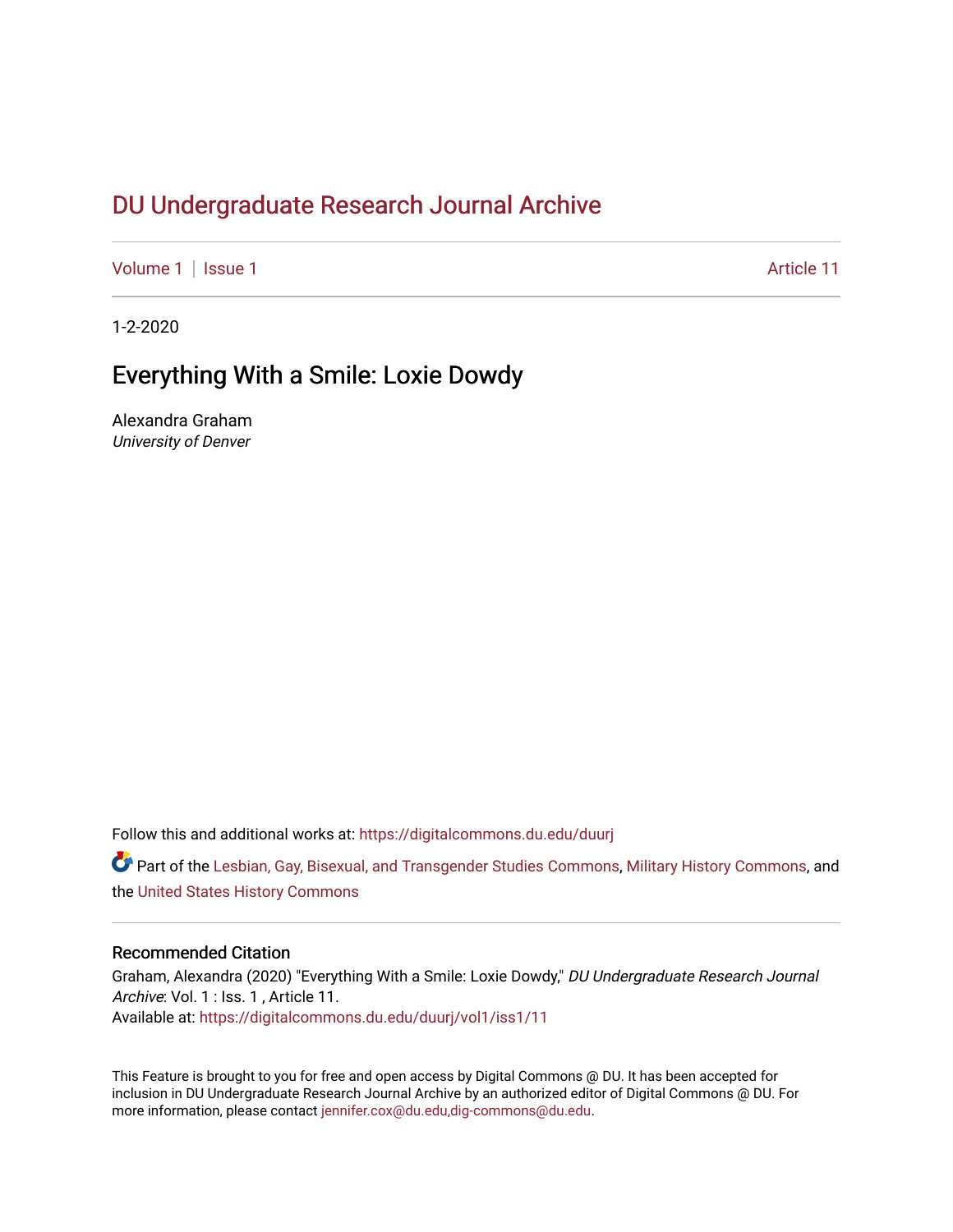## Everything With a Smile: Loxie Dowdy

### Abstract

This biography details the life of Vietnam Veteran Loxie Dowdy and her partner Lucille Laugesen.

## Keywords

Biography, Military, LGBTQ+ military service, United States Air Force

### Publication Statement

Copyright held by the author. User is responsible for all copyright compliance.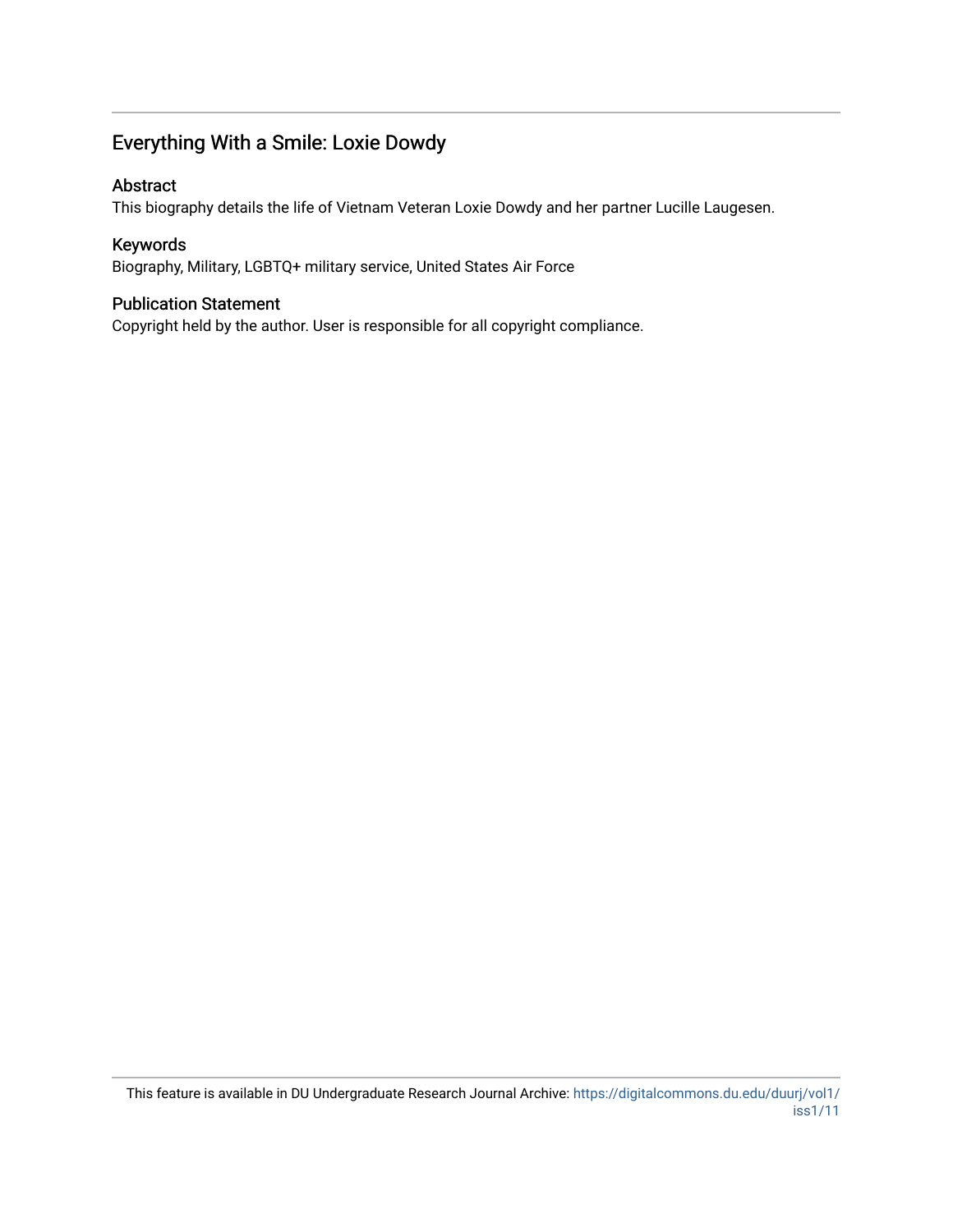# **Everything With a Smile: Loxie Dowdy**

#### Alexandra Graham

Being one of ten children in any time period is hard enough but doing so under the cloud of the Great Depression was, to say the least, exceedingly difficult. This is the situation Loxie Dowdy was born into. Her father Shirdy and mother Mary Ann had her and her nine siblings in far-east Tennessee, in a small town within Pickett County called Byrdstown<sup>1</sup>. Even today, Byrdstown is a vast expanse of open country scattered with some larger homes and some shack-like houses. During the Depression era, adequate housing, food, and education were inaccessible to the majority of people, but Loxie and her large family made do despite hard times. Her father was a farmer and some of her older brothers labored on the farm<sup>2</sup>. She went to primary school in a one-room schoolhouse<sup>1</sup> and she and her sisters helped with household chores. When she was twelve years old, Loxie ran into some trouble in the schoolhouse. A boy in her class repeatedly poked her and pulled her hair. It got to a point where she'd had enough, so she ended up fighting the boy... and winning. He never came back to  $\rm school<sup>3</sup>$ . Even from a young age, Loxie was not a person to take any nonsense from anybody. Though Loxie's family survived financially, the household environment was nothing short of hostile. Her father had a temper and was drawn to drink,<sup>3</sup> so, for high school, Loxie and two of her sisters moved<sup>1</sup> from Pickett County to Muncie, Indiana. She graduated from Royerton High School (in Muncie) in  $1950<sup>1</sup>$  and enlisted in the Air Force in San Antonio, TX in January of  $1952<sup>1</sup>$ .

Before her enlistment, Loxie lived at the YWCA and worked part-time jobs in silverware and ice cream factories<sup>1</sup>. But she was looking for a better opportunity than factory work, so she attended a talk from a military recruiter and thought the military could be a means to a "wonderful life"<sup>1</sup> for her. For Loxie, military service was both an adventure and a way out of her circumstances. Anyone who knew Loxie would not have said that she was a negative or defeatist person: she just did what she could with what she had, and she did it with an "infectious smile."  $4$  Joining the Air Force was one thing that she felt she could do that would help herself and the country.

It was very common at that time for people from fewer means to enlist in military service and that is still the case. "Those with lower family income are more likely to join the military than those with higher family income," according to a 2008 study done by Syracuse University<sup>5</sup>. Four of Loxie's brothers were also in the military, her older brothers Hershell and Virgil (Army) in Europe in World War II and her younger brothers Cecil and Lonzie (Air Force) in Vietnam<sup>6</sup>. Her service during Vietnam was stateside, but she made essential contributions to the war effort which included training younger women and enacting administrative duties. She received five medals and several outstanding achievement awards for her work with the 3439th WAF Student Squadron<sup>3</sup>. Whatever the reasons behind Loxie's enlistment, her military service ultimately changed her life because it led her to meet her partner, Lucille Laugesen. Loxie and Lucy met in the early 1970s in the Air Force, and were together for most of their adult lives. Theirs is a story of love and joy, in a context that was all but nurturing to their affections for each other.

The history of the LGBTQ+ community in the military is fraught with dishonorable discharges and harassment, among other consequences. In his book Conduct Unbecoming: Gays and Lesbians in the U.S. Military, Randy Shilts describes the discrimination women in the Air Force already had to face whether they were lesbians or not: "...there was truism among male GIs that classified all uniformed women into one of two camps: those who would provide for a man's sexual needs and those who would not. The former were wh\*res; the latter were  $d*$ kes."<sup>7</sup> Though many women in uniform were not lesbians, the military's policies did all but outright discourage straight women from joining. Married women were not initially allowed in the military, and women who became pregnant were discharged  $8$ . Therefore, the military did end up enlisting large numbers of women who "leaned toward to nonbreeding side"<sup>7</sup> in their sexuality. And those women were frequently harassed, whether they were out or not. The Vietnam War coincided somewhat with the second-wave feminist movement, and many women rebelled in their own ways, but so many were discharged because of their sexuality. Recently, however, the Air Force has been held to account to make amends with its homophobic actions. In 2018, several news outlets published articles about a particular woman, Helen James, who was dishonorably discharged in 1955 for being a lesbian<sup>9</sup>. It took a law